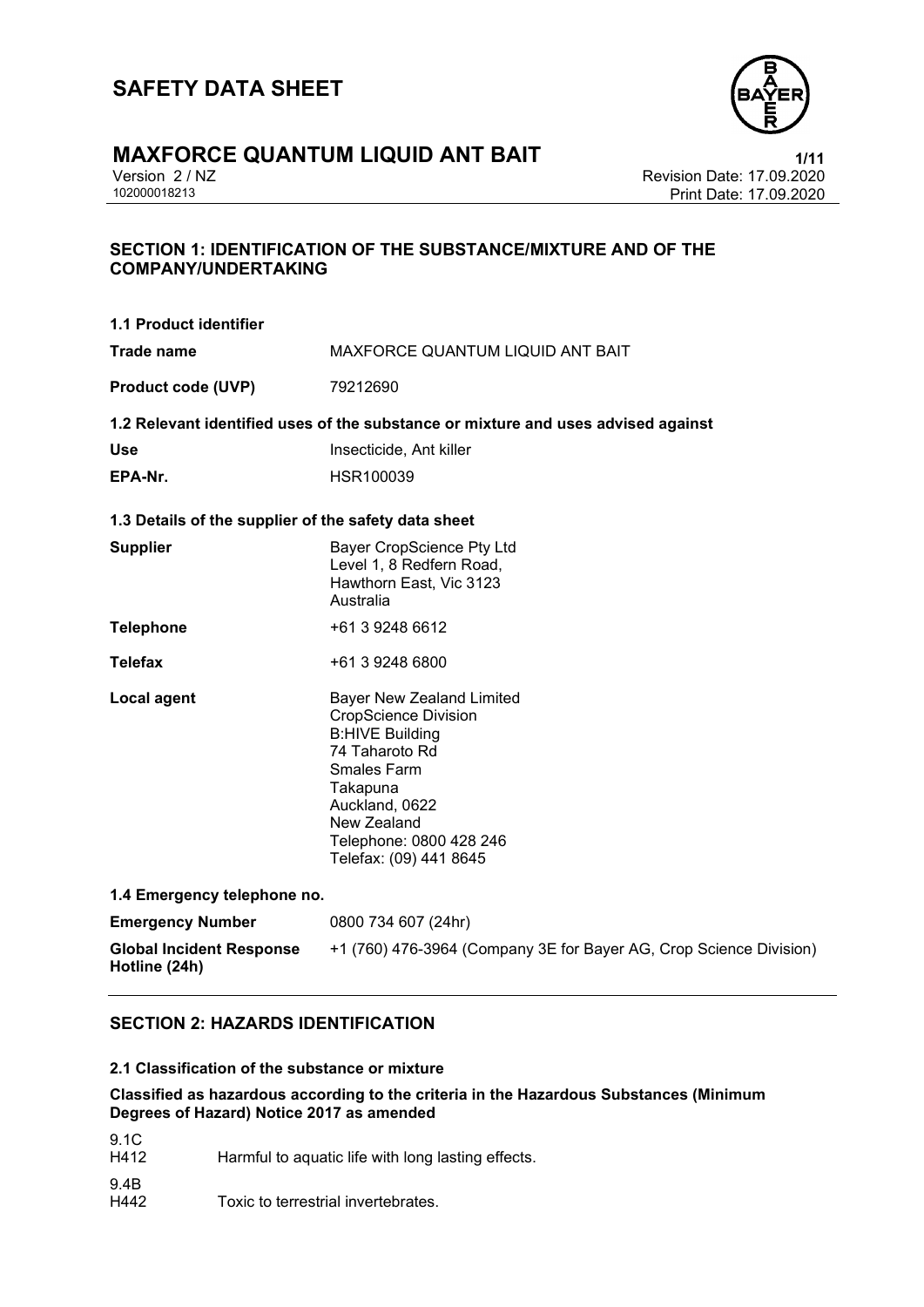

# **MAXFORCE QUANTUM LIQUID ANT BAIT**<br>
Version 2 / NZ<br>
Revision Date: 17.09.2020

Version 2 / NZ Revision Date: 17.09.2020 Print Date: 17.09.2020

### **2.2 Label elements**

### **Labelling in accordance with the Hazardous Substances (Safety Data Sheets) Notice 2017 as amended**

Hazard label for supply/use required.



**Signal word:** Warning

### **Hazard statements**

| H412 | Harmful to aquatic life with long lasting effects. |
|------|----------------------------------------------------|
| H442 | Toxic to terrestrial invertebrates.                |

### **Precautionary statements**

P501 Dispose of contents/container in accordance with local regulation.

### **2.3 Other hazards**

No other hazards known.

### **SECTION 3: COMPOSITION/INFORMATION ON INGREDIENTS**

### **3.2 Mixtures**

### **Chemical nature**

Bait (ready for use) (RB) Imidacloprid 0,03 % w/w

### **Hazardous components**

| <b>Name</b>             | ີ <b>AS-No.</b><br>$\mathbf{L}$                     | [%]<br>Conc. |
|-------------------------|-----------------------------------------------------|--------------|
| . .<br>lmı<br>dacloprid | $\sqrt{2}$<br>$1 - A^4$<br>$J^{\sim}$<br>د- ا<br>זו | 0.03         |

### **Further information**

| Imidacioprid | <b></b><br>ാഠ∠<br>--<br>. . | 000<br><i>(chronic</i><br>acute.<br>M-Factor <sup>.</sup> |
|--------------|-----------------------------|-----------------------------------------------------------|
|              |                             |                                                           |

### **SECTION 4: FIRST AID MEASURES**

### **4.1 Description of first aid measures**

| <b>General advice</b> | The nature of this product, when contained in commercial packs,<br>makes spillage unlikely. However, if significant amounts are spilled<br>nevertheless, the following advice is applicable. Move out of<br>dangerous area. Place and transport victim in stable position (lying<br>sideways). Remove contaminated clothing immediately and dispose of<br>safely. |
|-----------------------|-------------------------------------------------------------------------------------------------------------------------------------------------------------------------------------------------------------------------------------------------------------------------------------------------------------------------------------------------------------------|
| <b>Skin contact</b>   | Wash off immediately with soap and plenty of water.                                                                                                                                                                                                                                                                                                               |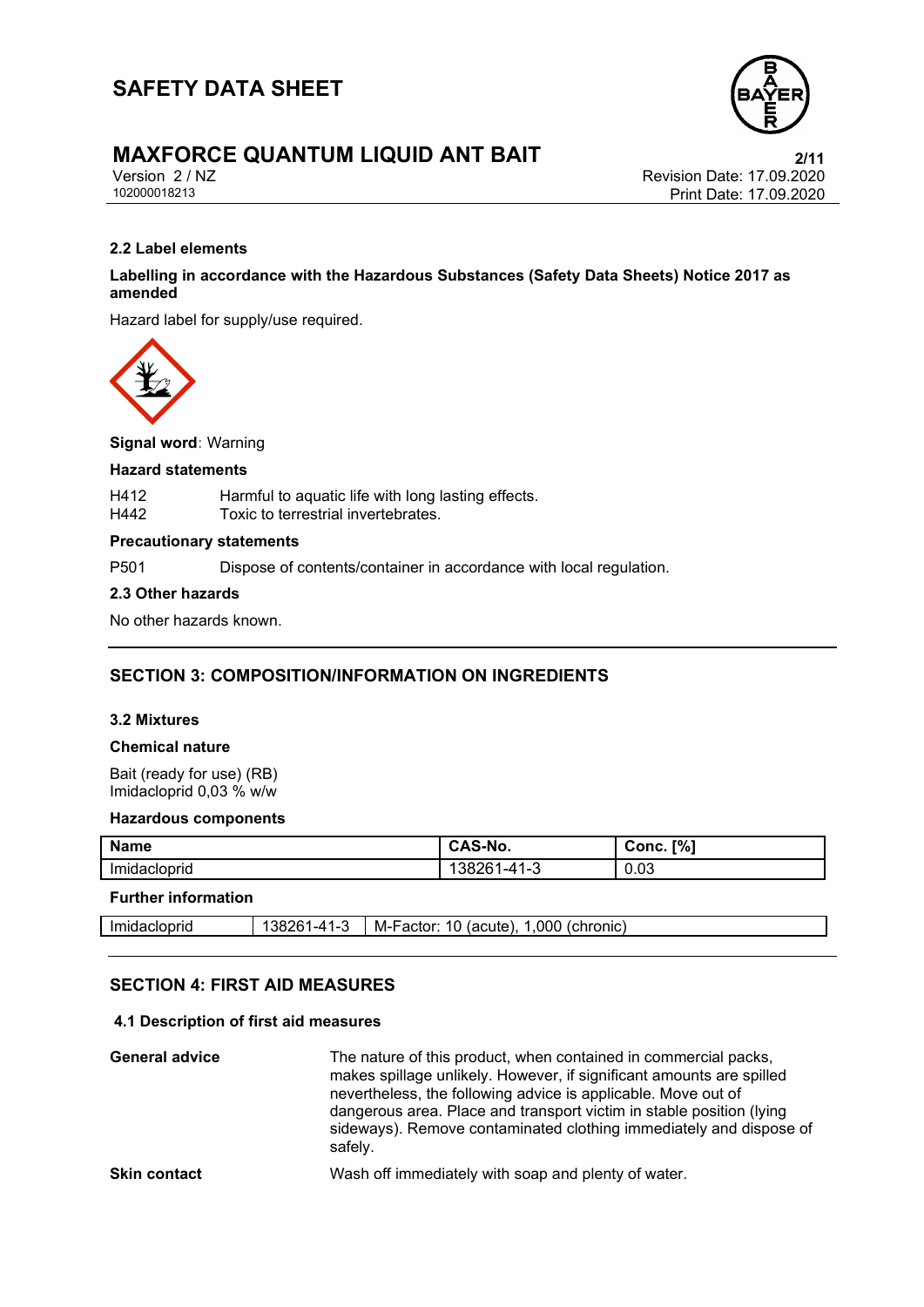# **MAXFORCE QUANTUM LIQUID ANT BAIT**<br>
Version 2/NZ<br>
Revision Date: 17.09.2020



Version 2 / NZ Revision Date: 17.09.2020 Print Date: 17.09.2020

| Eye contact     | Rinse immediately with plenty of water, also under the eyelids, for at<br>least 15 minutes. Remove contact lenses, if present, after the first 5<br>minutes, then continue rinsing eye. Get medical attention if irritation<br>develops and persists. |
|-----------------|-------------------------------------------------------------------------------------------------------------------------------------------------------------------------------------------------------------------------------------------------------|
| Ingestion       | Rinse mouth. Do NOT induce vomiting. Call a physician or poison<br>control center immediately.                                                                                                                                                        |
|                 | 4.2 Most important symptoms and effects, both acute and delayed                                                                                                                                                                                       |
| <b>Symptoms</b> | If large amounts are ingested, the following symptoms may occur:                                                                                                                                                                                      |
|                 | Dizziness, Abdominal pain, Nausea                                                                                                                                                                                                                     |
|                 | Symptoms and hazards refer to effects observed after intake of<br>significant amounts of the active ingredient(s).                                                                                                                                    |
|                 | Due to its low concentration intake of a hazardous amount of active<br>ingredient from this formulation is unlikely.                                                                                                                                  |
|                 |                                                                                                                                                                                                                                                       |

### **4.3 Indication of any immediate medical attention and special treatment needed**

| Treatment | Treat symptomatically. Monitor: respiratory and cardiac functions. In |
|-----------|-----------------------------------------------------------------------|
|           | case of ingestion gastric lavage should be considered in cases of     |
|           | significant ingestions only within the first 2 hours. However, the    |
|           | application of activated charcoal and sodium sulphate is always       |
|           | advisable. There is no specific antidote.                             |

Contact the National Poisons and Hazardous Chemicals Information center in Dunedin, PO Box 913, Dunedin. Phone 0800 POISON (0800 764 766).

### **SECTION 5: FIREFIGHTING MEASURES**

### **5.1 Extinguishing media**

| <b>Suitable</b><br>Unsuitable                                   | Water spray, Carbon dioxide (CO2), Foam, Sand<br>None known.                                                                  |  |  |
|-----------------------------------------------------------------|-------------------------------------------------------------------------------------------------------------------------------|--|--|
| 5.2 Special hazards arising<br>from the substance or<br>mixture | In the event of fire the following may be released:, Carbon monoxide<br>(CO)                                                  |  |  |
| 5.3 Advice for firefighters                                     |                                                                                                                               |  |  |
| <b>Special protective</b><br>equipment for firefighters         | In the event of fire and/or explosion do not breathe fumes. In the event<br>of fire, wear self-contained breathing apparatus. |  |  |
| <b>Further information</b>                                      | Contain the spread of the fire-fighting media. Do not allow run-off from<br>fire fighting to enter drains or water courses.   |  |  |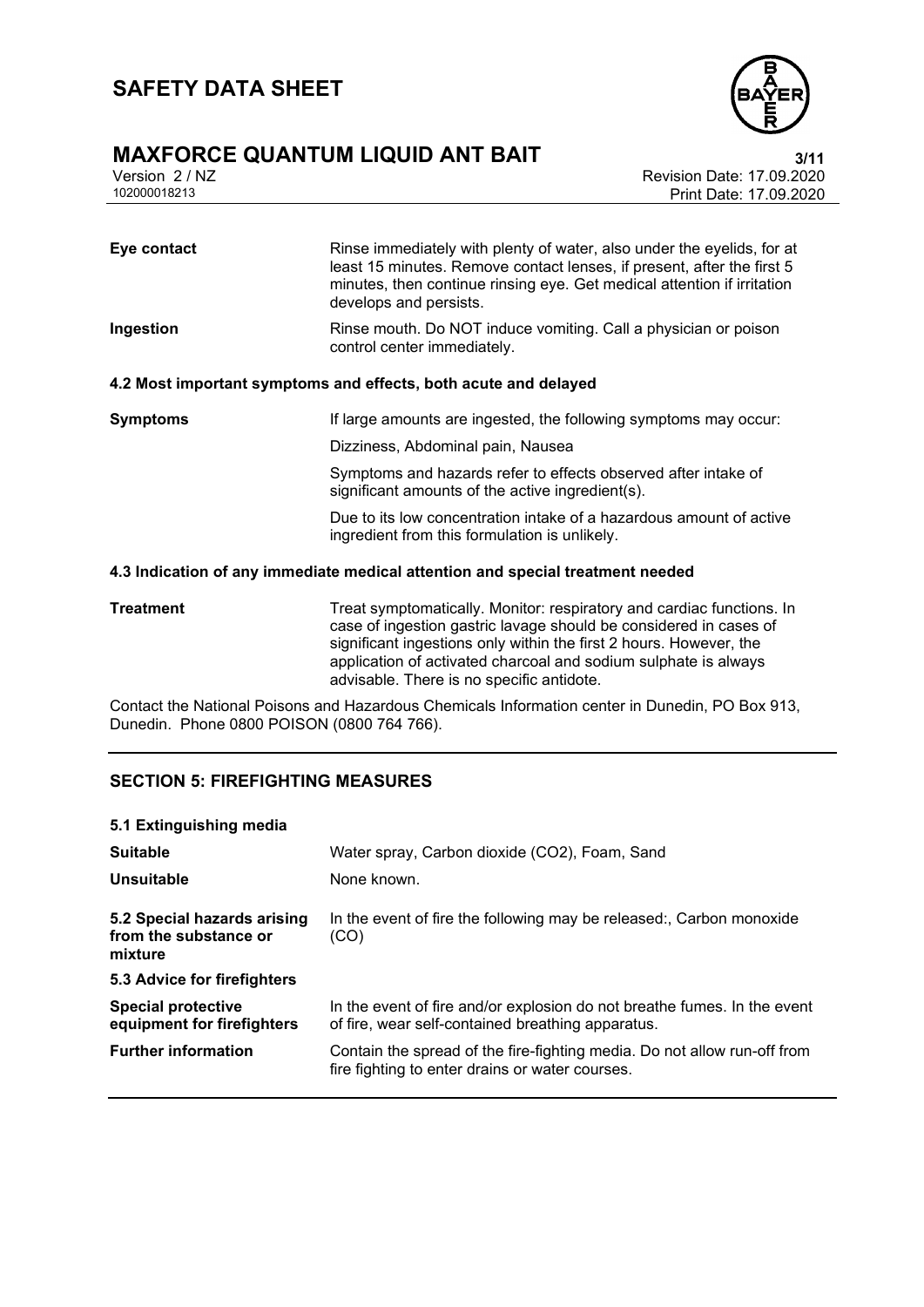



Version 2 / NZ Revision Date: 17.09.2020 Print Date: 17.09.2020

### **SECTION 6: ACCIDENTAL RELEASE MEASURES**

|                                                           | 6.1 Personal precautions, protective equipment and emergency procedures                                                                                                                                                                                                                                                                                                                                                                                  |
|-----------------------------------------------------------|----------------------------------------------------------------------------------------------------------------------------------------------------------------------------------------------------------------------------------------------------------------------------------------------------------------------------------------------------------------------------------------------------------------------------------------------------------|
| <b>Precautions</b>                                        | Avoid contact with spilled product or contaminated surfaces. Use<br>personal protective equipment.                                                                                                                                                                                                                                                                                                                                                       |
| <b>6.2 Environmental</b><br>precautions                   | Do not allow to get into surface water, drains and ground water.                                                                                                                                                                                                                                                                                                                                                                                         |
| 6.3 Methods and materials for containment and cleaning up |                                                                                                                                                                                                                                                                                                                                                                                                                                                          |
| Methods for cleaning up                                   | The nature of this product, when contained in commercial packs,<br>makes spillage unlikely. However, if significant amounts are spilled<br>nevertheless, the following advice is applicable. Soak up with inert<br>absorbent material (e.g. sand, silica gel, acid binder, universal binder,<br>sawdust). Clean contaminated floors and objects thoroughly,<br>observing environmental regulations. Keep in suitable, closed<br>containers for disposal. |
| 6.4 Reference to other<br>sections                        | Information regarding safe handling, see section 7.<br>Information regarding personal protective equipment, see section 8.<br>Information regarding waste disposal, see section 13.                                                                                                                                                                                                                                                                      |

### **SECTION 7: HANDLING AND STORAGE**

### **7.1 Precautions for safe handling**

| Advice on safe handling                                          | No specific precautions required when handling unopened<br>packs/containers; follow relevant manual handling advice. Avoid contact<br>with skin, eyes and clothing.                                                                                                                                  |  |  |
|------------------------------------------------------------------|------------------------------------------------------------------------------------------------------------------------------------------------------------------------------------------------------------------------------------------------------------------------------------------------------|--|--|
| <b>Hygiene measures</b>                                          | Avoid contact with skin, eyes and clothing. Keep working clothes<br>separately. Wash hands before breaks and immediately after handling<br>the product. Remove soiled clothing immediately and clean thoroughly<br>before using again. Garments that cannot be cleaned must be<br>destroyed (burnt). |  |  |
| 7.2 Conditions for safe storage, including any incompatibilities |                                                                                                                                                                                                                                                                                                      |  |  |
| <b>Requirements for storage</b><br>areas and containers          | Store in original container. Keep containers tightly closed in a dry, cool<br>and well-ventilated place. Store in a place accessible by authorized<br>persons only. Protect from frost. Keep away from direct sunlight.                                                                              |  |  |
| Advice on common storage                                         | Keep away from food, drink and animal feedingstuffs.                                                                                                                                                                                                                                                 |  |  |
| Suitable materials                                               | Polypropylene<br>Polyethylene film within an outer package<br>HDPE (high density polyethylene)                                                                                                                                                                                                       |  |  |
| 7.3 Specific end use(s)                                          | Refer to the label and/or leaflet.                                                                                                                                                                                                                                                                   |  |  |

### **SECTION 8: EXPOSURE CONTROLS/PERSONAL PROTECTION**

**8.1 Control parameters**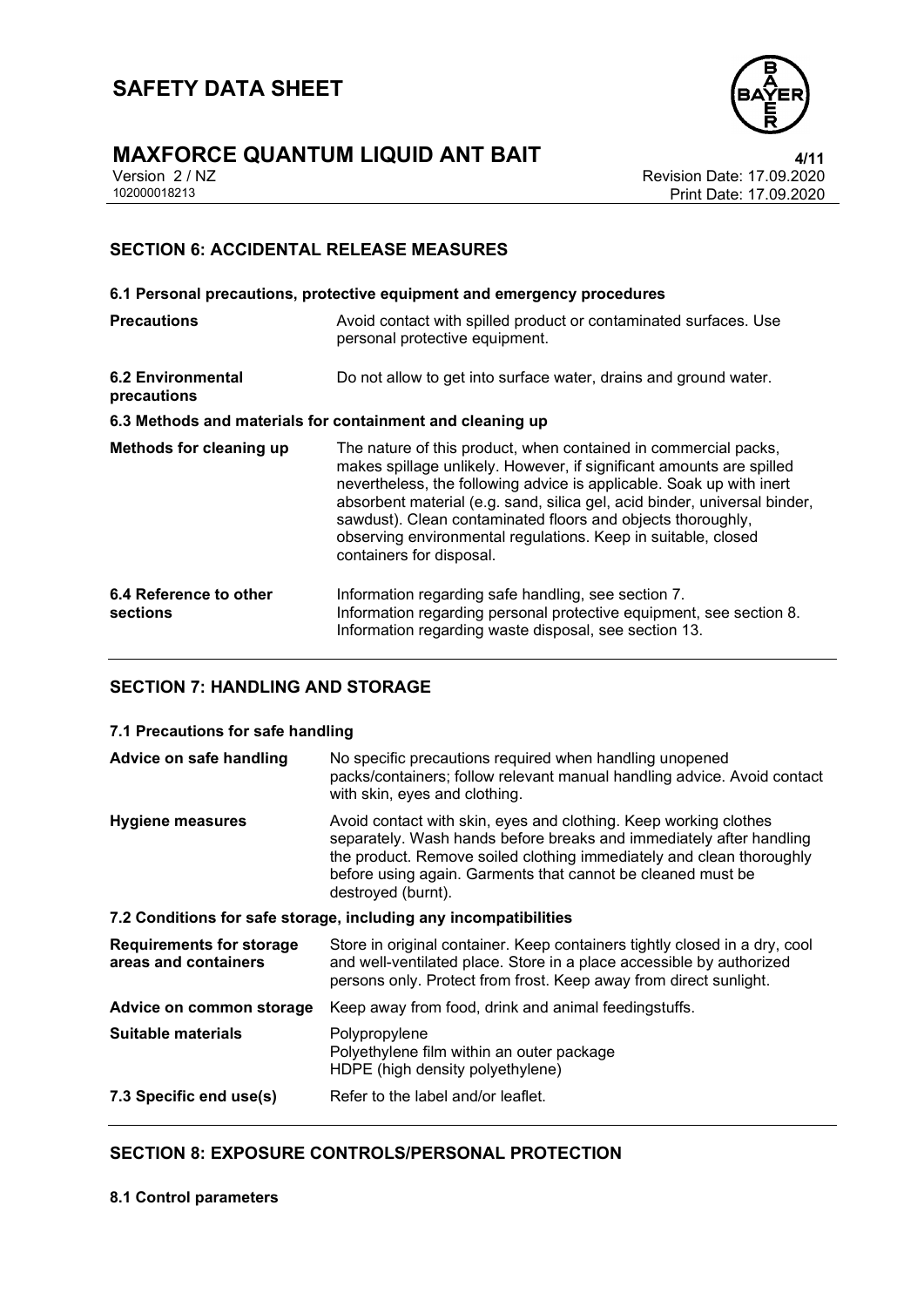

# **MAXFORCE QUANTUM LIQUID ANT BAIT**<br>Version 2/NZ<br>Revision Date: 17.09.2020

Version 2 / NZ Revision Date: 17.09.2020 Print Date: 17.09.2020

| <b>Components</b> | CAS-No.       | <b>Control parameters</b>     | <b>Update</b> | <b>Basis</b> |
|-------------------|---------------|-------------------------------|---------------|--------------|
| Imidacloprid      | 138261-41-3   | $0.7 \text{ mg/m}$ 3<br>'TWA) |               | OES BCS*     |
| Sucrose           | $57 - 50 - 1$ | 10 mg/m $3$<br>'TWA)          | 06 2016       | NZ OEL       |

\*OES BCS: Internal Bayer AG, Crop Science Division "Occupational Exposure Standard"

### **8.2 Exposure controls**

### **Personal protective equipment**

In normal use and handling conditions please refer to the label and/or leaflet. In all other cases the following recommendations would apply.

| <b>Respiratory protection</b> | Respiratory protection is not required under anticipated<br>circumstances of exposure.<br>Respiratory protection should only be used to control residual risk of<br>short duration activities, when all reasonably practicable steps have<br>been taken to reduce exposure at source e.g. containment and/or<br>local extract ventilation. Always follow respirator manufacturer's<br>instructions regarding wearing and maintenance.                                                                                                  |                                                                                                                                                                                                                                                                                                                                                                                                                                                                                                                                                                                    |
|-------------------------------|----------------------------------------------------------------------------------------------------------------------------------------------------------------------------------------------------------------------------------------------------------------------------------------------------------------------------------------------------------------------------------------------------------------------------------------------------------------------------------------------------------------------------------------|------------------------------------------------------------------------------------------------------------------------------------------------------------------------------------------------------------------------------------------------------------------------------------------------------------------------------------------------------------------------------------------------------------------------------------------------------------------------------------------------------------------------------------------------------------------------------------|
| <b>Hand protection</b>        | contact time.<br>drinking, smoking or using the toilet.<br>Material<br>Rate of permeability<br>Glove thickness<br><b>Directive</b>                                                                                                                                                                                                                                                                                                                                                                                                     | Please observe the instructions regarding permeability and<br>breakthrough time which are provided by the supplier of the gloves.<br>Also take into consideration the specific local conditions under which<br>the product is used, such as the danger of cuts, abrasion, and the<br>Wash gloves when contaminated. Dispose of when contaminated<br>inside, when perforated or when contamination on the outside cannot<br>be removed. Wash hands frequently and always before eating,<br>Nitrile rubber<br>> 480 min<br>$> 0.4$ mm<br>Protective gloves complying with EN<br>374. |
| Eye protection                | Wear goggles (conforming to $EN166$ , Field of Use = 5 or equivalent).                                                                                                                                                                                                                                                                                                                                                                                                                                                                 |                                                                                                                                                                                                                                                                                                                                                                                                                                                                                                                                                                                    |
| Skin and body protection      | Wear standard coveralls and Category 3 Type 6 suit.<br>If there is a risk of significant exposure, consider a higher protective<br>type suit.<br>Wear two layers of clothing wherever possible. Polyester/cotton or<br>cotton overalls should be worn under chemical protection suit and<br>should be professionally laundered frequently.<br>If chemical protection suit is splashed, sprayed or significantly<br>contaminated, decontaminate as far as possible, then carefully<br>remove and dispose of as advised by manufacturer. |                                                                                                                                                                                                                                                                                                                                                                                                                                                                                                                                                                                    |

### **SECTION 9: PHYSICAL AND CHEMICAL PROPERTIES**

**9.1 Information on basic physical and chemical properties**

| <b>Form</b> | qel                        |
|-------------|----------------------------|
| Colour      | colourless to light yellow |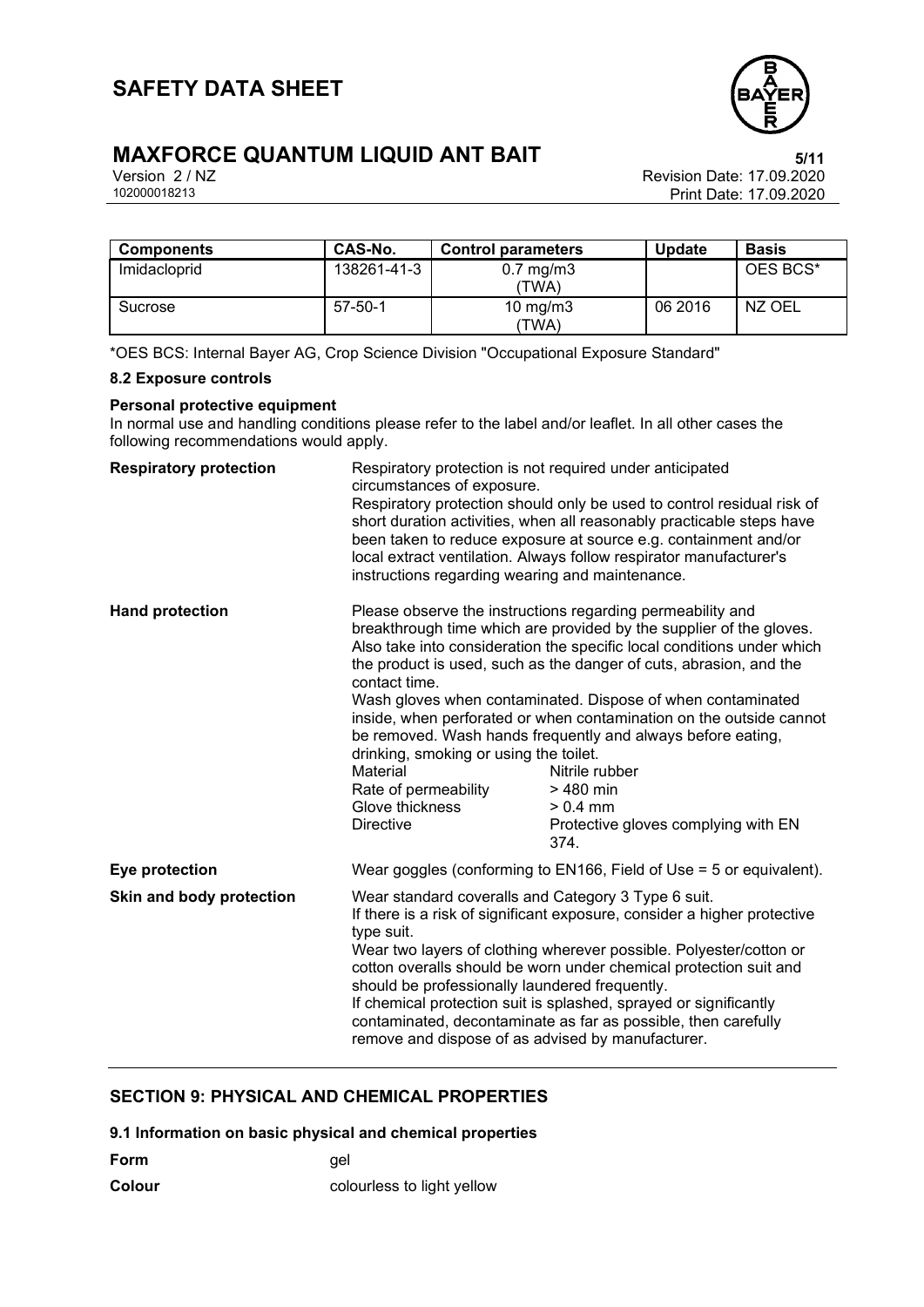# **MAXFORCE QUANTUM LIQUID ANT BAIT**<br>
Version 2/NZ<br>
102000018213<br>
Print Date: 17.09.2020



Revision Date: 17.09.2020 Print Date: 17.09.2020

| Odour                                                    | weak, characteristic                                         |
|----------------------------------------------------------|--------------------------------------------------------------|
| <b>Odour Threshold</b>                                   | No data available                                            |
| pH                                                       | 4.0 - 6.0 (10 %) (23 °C) (deionized water)                   |
| <b>Melting point/range</b>                               | No data available                                            |
| <b>Boiling Point</b>                                     | No data available                                            |
| <b>Flash point</b>                                       | >100 °C                                                      |
| <b>Flammability</b>                                      | No data available                                            |
| <b>Auto-ignition temperature</b>                         | No data available                                            |
| Ignition temperature                                     | 380 °C                                                       |
| <b>Minimum ignition energy</b>                           | No data available                                            |
| Self-accelarating<br>decomposition temperature<br>(SADT) | No data available                                            |
| <b>Upper explosion limit</b>                             | No data available                                            |
| <b>Lower explosion limit</b>                             | No data available                                            |
| Vapour pressure                                          | No data available                                            |
| <b>Evaporation rate</b>                                  | No data available                                            |
| <b>Relative vapour density</b>                           | No data available                                            |
| <b>Relative density</b>                                  | No data available                                            |
| <b>Density</b>                                           | ca. 1.43 g/cm <sup>3</sup> (20 °C)                           |
| <b>Water solubility</b>                                  | No data available                                            |
| <b>Partition coefficient: n-</b><br>octanol/water        | Imidacloprid: log Pow: 0.57                                  |
| Viscosity, dynamic                                       | $>= 5,400$ mPa.s (20 °C)<br>Velocity gradient 80 /s          |
| <b>Viscosity, kinematic</b>                              | No data available                                            |
| <b>Oxidizing properties</b>                              | No oxidizing properties                                      |
| <b>Explosivity</b>                                       | Not explosive<br>92/69/EEC, A.14 / OECD 113                  |
| 9.2 Other information                                    | Further safety related physical-chemical data are not known. |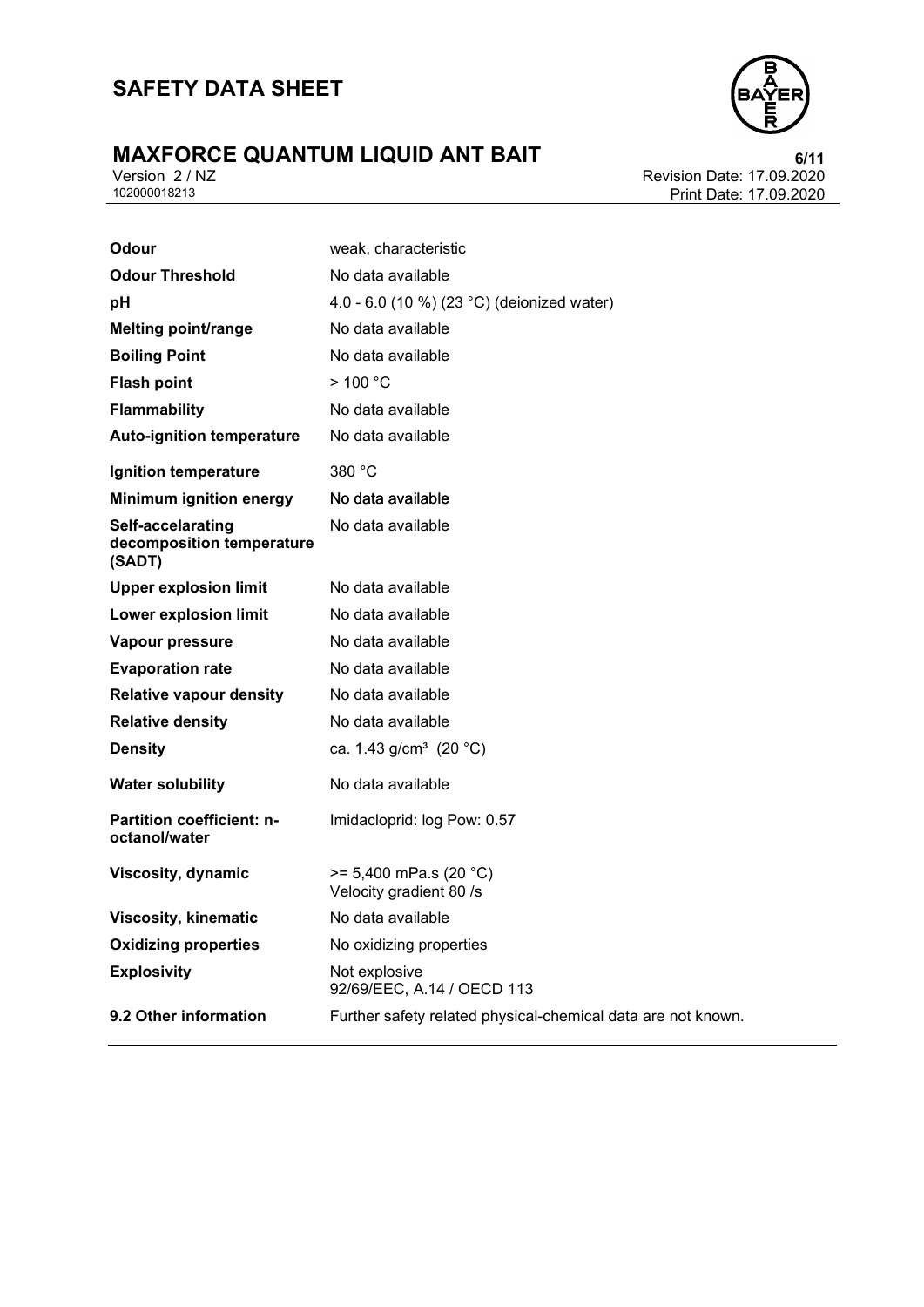

# **MAXFORCE QUANTUM LIQUID ANT BAIT**<br>
Version 2 / NZ<br>
Revision Date: 17.09.2020

Version 2 / NZ Revision Date: 17.09.2020 Print Date: 17.09.2020

### **SECTION 10: STABILITY AND REACTIVITY**

| 10.1 Reactivity                                 |                                                                                                                     |
|-------------------------------------------------|---------------------------------------------------------------------------------------------------------------------|
| <b>Thermal decomposition</b>                    | 175 °C, Heating rate: 3 K/min<br>Exothermic decomposition.<br>The value mentioned relates to the active ingredient. |
| <b>10.2 Chemical stability</b>                  | Stable under recommended storage conditions.                                                                        |
| 10.3 Possibility of<br>hazardous reactions      | No hazardous reactions when stored and handled according to<br>prescribed instructions.                             |
| 10.4 Conditions to avoid                        | Extremes of temperature and direct sunlight.                                                                        |
| 10.5 Incompatible materials                     | Store only in the original container.                                                                               |
| <b>10.6 Hazardous</b><br>decomposition products | No decomposition products expected under normal conditions of use.                                                  |

### **SECTION 11: TOXICOLOGICAL INFORMATION**

### **11.1 Information on toxicological effects**

| <b>Acute oral toxicity</b>                  | LD50 (Rat) $> 2,500$ mg/kg<br>Test conducted with a similar formulation.                                                         |
|---------------------------------------------|----------------------------------------------------------------------------------------------------------------------------------|
| <b>Acute inhalation toxicity</b>            |                                                                                                                                  |
|                                             | During intended and foreseen applications, no respirable aerosol is<br>formed.                                                   |
| Acute dermal toxicity                       | $LD50$ (Rat) > 2,000 mg/kg<br>Test conducted with a similar formulation.                                                         |
| <b>Skin corrosion/irritation</b>            | No skin irritation (Rabbit)<br>Test conducted with a similar formulation.                                                        |
| Serious eye damage/eye<br>irritation        | No eye irritation (Rabbit)<br>Test conducted with a similar formulation.                                                         |
| <b>Respiratory or skin</b><br>sensitisation | Non-sensitizing. (Guinea pig)<br>OECD Test Guideline 406, Magnusson & Kligman test<br>Test conducted with a similar formulation. |

### **Assessment STOT Specific target organ toxicity – repeated exposure**

Imidacloprid did not cause specific target organ toxicity in experimental animal studies.

### **Assessment mutagenicity**

Imidacloprid was not mutagenic or genotoxic based on the overall weight of evidence in a battery of in vitro and in vivo tests.

### **Assessment carcinogenicity**

Imidacloprid was not carcinogenic in lifetime feeding studies in rats and mice.

### **Assessment toxicity to reproduction**

Imidacloprid caused reproduction toxicity in a two-generation study in rats only at dose levels also toxic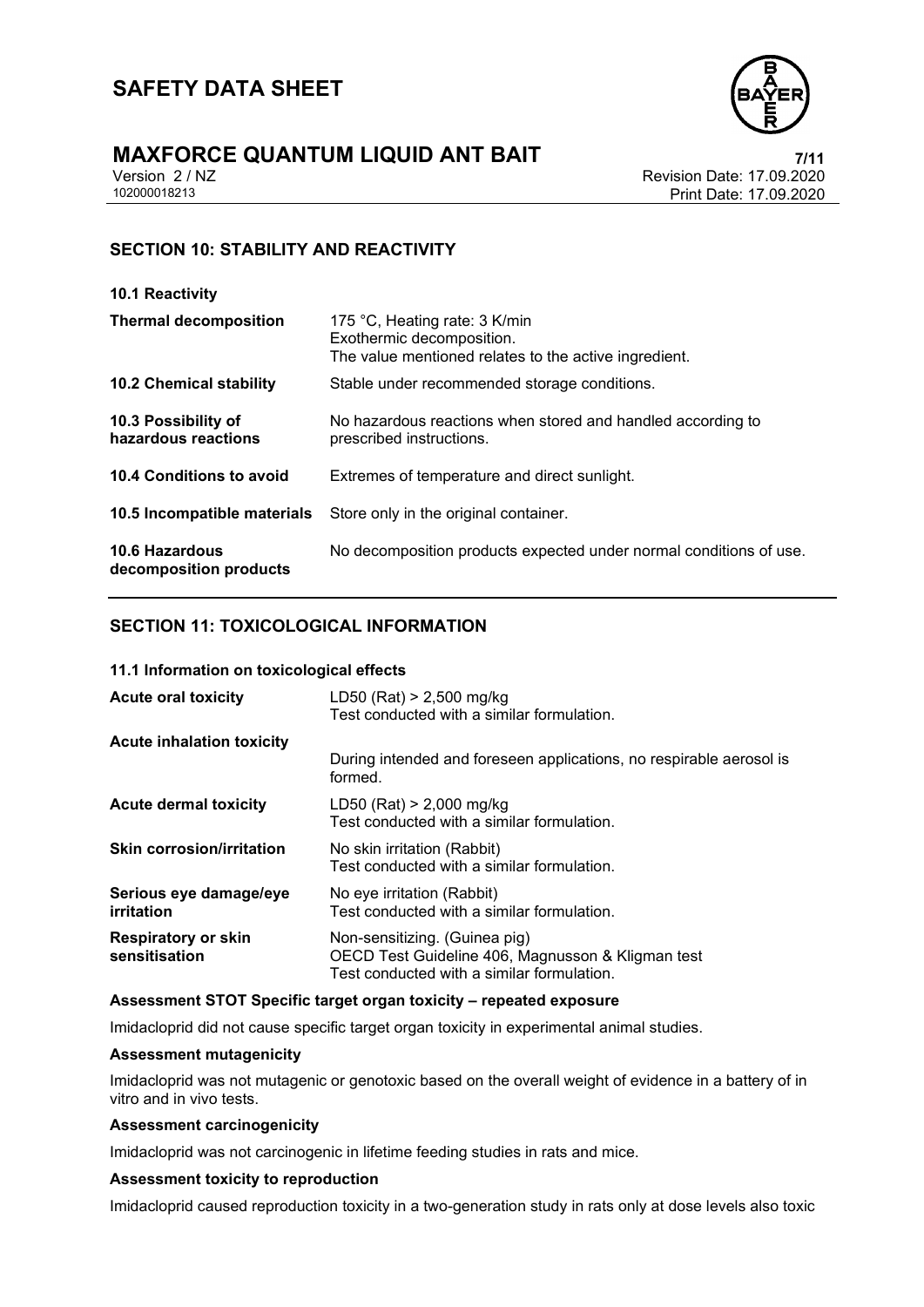# **MAXFORCE QUANTUM LIQUID ANT BAIT**<br>
Version 2/ NZ<br>
Revision Date: 17.09.2020





Version 2 / NZ Revision Date: 17.09.2020 Print Date: 17.09.2020

to the parent animals. The reproduction toxicity seen with Imidacloprid is related to parental toxicity.

### **Assessment developmental toxicity**

Imidacloprid caused developmental toxicity only at dose levels toxic to the dams. The developmental effects seen with Imidacloprid are related to maternal toxicity.

### **Aspiration hazard**

Based on available data, the classification criteria are not met.

### **SECTION 12: ECOLOGICAL INFORMATION**

| <b>12.1 Toxicity</b>                                                                               |                                                                                                                                                                                                                                                                                                                                                                                     |
|----------------------------------------------------------------------------------------------------|-------------------------------------------------------------------------------------------------------------------------------------------------------------------------------------------------------------------------------------------------------------------------------------------------------------------------------------------------------------------------------------|
| <b>Toxicity to fish</b>                                                                            | LC50 (Oncorhynchus mykiss (rainbow trout)) 211 mg/l<br>Exposure time: 96 h<br>The value mentioned relates to the active ingredient imidacloprid.                                                                                                                                                                                                                                    |
| <b>Toxicity to aquatic</b><br>invertebrates<br><b>Chronic toxicity to aquatic</b><br>invertebrates | EC50 (Daphnia magna (Water flea)) 85 mg/l<br>Exposure time: 48 h<br>The value mentioned relates to the active ingredient imidacloprid.<br>EC50 (Chironomus riparius (non-biting midge)) 0.0552 mg/l<br>Exposure time: 24 h<br>The value mentioned relates to the active ingredient imidacloprid.<br>EC10 (Chironomus riparius (non-biting midge)): 0.87 µg/l<br>Exposure time: 28 d |
|                                                                                                    | The value mentioned relates to the active ingredient imidacloprid.<br>EC10 (Caenis horaria (Mayfly)): 0,024 µg/l<br>Exposure time: 28 d<br>The value mentioned relates to the active ingredient imidacloprid.                                                                                                                                                                       |
| <b>Toxicity to aquatic plants</b>                                                                  | IC50 (Desmodesmus subspicatus (green algae)) > 10 mg/l<br>Growth rate; Exposure time: 72 h<br>The value mentioned relates to the active ingredient imidacloprid.                                                                                                                                                                                                                    |
| 12.2 Persistence and degradability                                                                 |                                                                                                                                                                                                                                                                                                                                                                                     |
| <b>Biodegradability</b>                                                                            | Imidacloprid:<br>Not rapidly biodegradable                                                                                                                                                                                                                                                                                                                                          |
| Koc                                                                                                | Imidacloprid: Koc: 225                                                                                                                                                                                                                                                                                                                                                              |
| 12.3 Bioaccumulative potential                                                                     |                                                                                                                                                                                                                                                                                                                                                                                     |
| <b>Bioaccumulation</b>                                                                             | Imidacloprid:<br>Does not bioaccumulate.                                                                                                                                                                                                                                                                                                                                            |
| 12.4 Mobility in soil                                                                              |                                                                                                                                                                                                                                                                                                                                                                                     |
| <b>Mobility in soil</b>                                                                            | Imidacloprid: Moderately mobile in soils                                                                                                                                                                                                                                                                                                                                            |
| 12.5 Results of PBT and vPvB assessment                                                            |                                                                                                                                                                                                                                                                                                                                                                                     |
| <b>PBT and vPvB assessment</b>                                                                     | Imidacloprid: This substance is not considered to be persistent,<br>bioaccumulative and toxic (PBT). This substance is not considered to be<br>very persistent and very bioaccumulative (vPvB).                                                                                                                                                                                     |
| 12.6 Other adverse effects                                                                         |                                                                                                                                                                                                                                                                                                                                                                                     |
| <b>Additional ecological</b><br>information                                                        | No other effects to be mentioned.                                                                                                                                                                                                                                                                                                                                                   |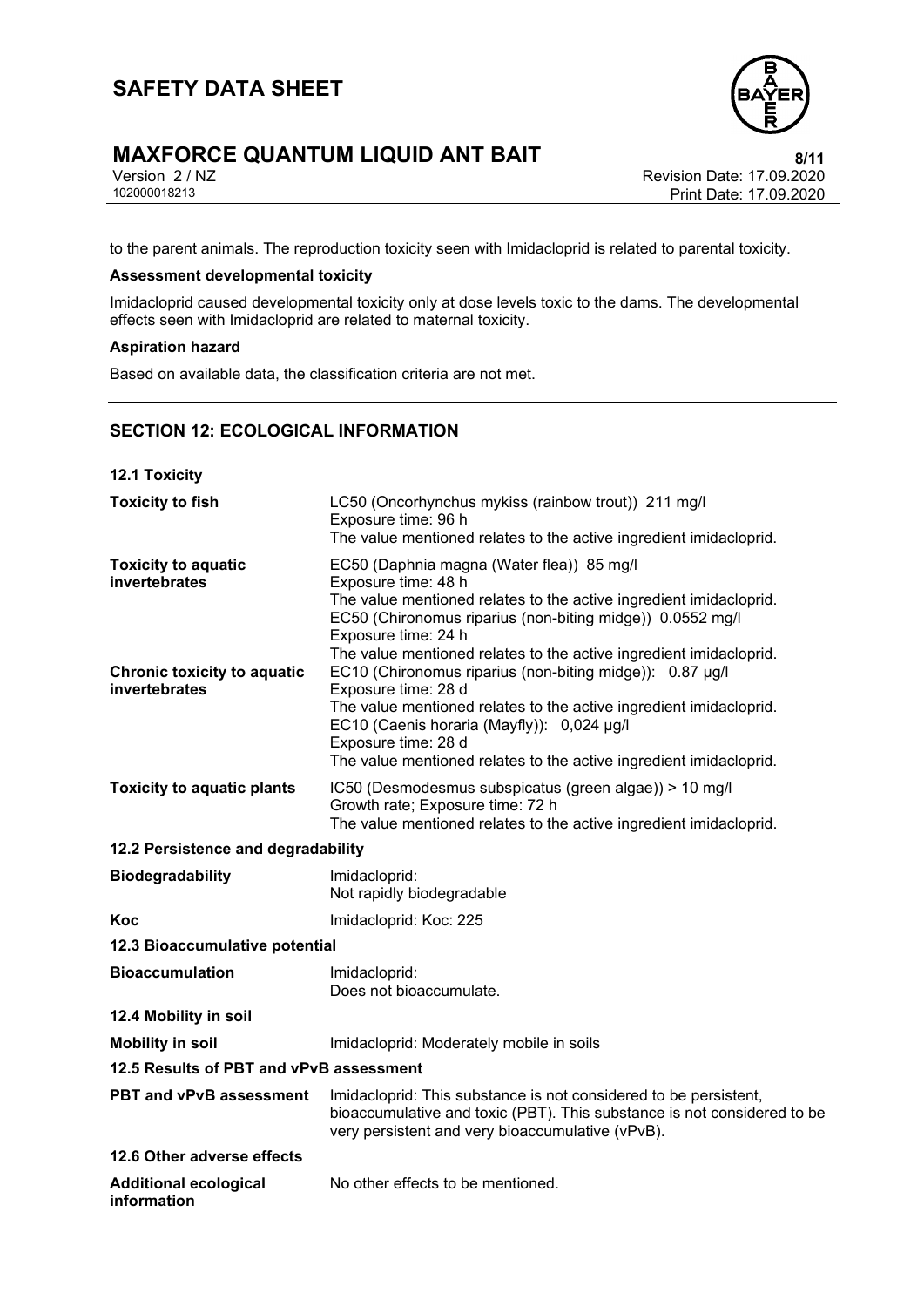

# **MAXFORCE QUANTUM LIQUID ANT BAIT**<br>
Version 2/NZ<br>
Revision Date: 17.09.2020

Version 2 / NZ Revision Date: 17.09.2020 Print Date: 17.09.2020

### **SECTION 13: DISPOSAL CONSIDERATIONS**

### **13.1 Waste treatment methods**

**Product Product Dispose of this product only by using according to the label, or at an** approved landfill or other approved facility. **Contaminated packaging** Triple rinse containers. Recycle if possible. If allowed under local authority, burn if circumstances, especially wind direction permit, otherwise crush and bury in an approved local authority facility. Do not use container for any other purpose.

### **SECTION 14: TRANSPORT INFORMATION**

This transportation information is not intended to convey all specific regulatory information relating to this product. It does not address regulatory variations due to package size or special transportation requirements.

### **ADR/RID/ADN**

| 14.1 UN number<br>14.2 Proper shipping name                                                              | 3077<br>ENVIRONMENTALLY HAZARDOUS SUBSTANCE, SOLID,<br>N.O.S.<br>(IMIDACLOPRID MIXTURE) |
|----------------------------------------------------------------------------------------------------------|-----------------------------------------------------------------------------------------|
| 14.3 Transport hazard class(es)<br>14.4 Packaging Group<br>14.5 Environm. Hazardous Mark<br>Hazchem Code | 9<br>Ш<br><b>YES</b><br>27                                                              |
| <b>IMDG</b>                                                                                              |                                                                                         |
| 14.1 UN number                                                                                           | 3077                                                                                    |
| 14.2 Proper shipping name                                                                                | ENVIRONMENTALLY HAZARDOUS SUBSTANCE, SOLID,<br>N.O.S.<br>(IMIDACLOPRID MIXTURE)         |
| 14.3 Transport hazard class(es)                                                                          | 9                                                                                       |
| 14.4 Packaging Group<br>14.5 Marine pollutant                                                            | Ш<br><b>YES</b>                                                                         |
|                                                                                                          |                                                                                         |
| <b>IATA</b>                                                                                              |                                                                                         |
| 14.1 UN number<br>14.2 Proper shipping name                                                              | 3077<br>ENVIRONMENTALLY HAZARDOUS SUBSTANCE, SOLID,                                     |
|                                                                                                          | N.O.S.<br>(IMIDACLOPRID MIXTURE)                                                        |
| 14.3 Transport hazard class(es)                                                                          | 9                                                                                       |
| 14.4 Packaging Group<br>14.5 Environm. Hazardous Mark                                                    | Ш<br>YES                                                                                |
|                                                                                                          |                                                                                         |

### **14.6 Special precautions for user**

See sections 6 to 8 of this Safety Data Sheet.

**14.7 Transport in bulk according to Annex II of MARPOL and the IBC Code**

No transport in bulk according to the IBC Code.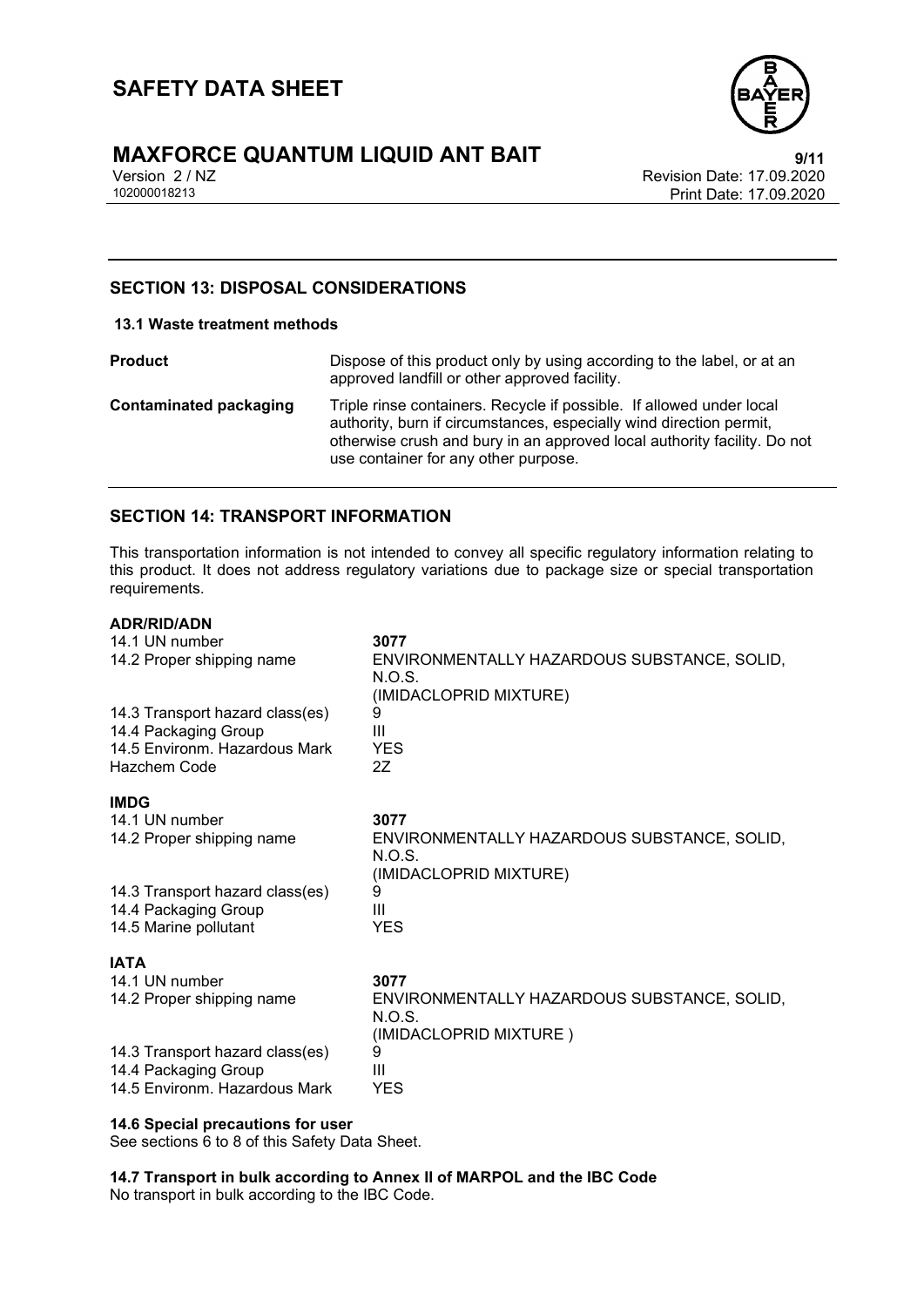

# **MAXFORCE QUANTUM LIQUID ANT BAIT**<br>
Version 2/NZ<br>
Revision Date: 17.09.2020

Version 2 / NZ Revision Date: 17.09.2020 Print Date: 17.09.2020

### **SECTION 15: REGULATORY INFORMATION**

### **15.1 Safety, health and environmental regulations/legislation specific for the substance or mixture**

### **Further information**

| HSNO approval-Nr.<br><b>HSNO Controls</b> | HSR100039<br>See www.epa.govt.nz        |
|-------------------------------------------|-----------------------------------------|
| <b>ACVM Condition</b>                     | See www.foodsafety.govt.nz              |
| Other product approvals                   | Approved Maintenance Compound Type D-30 |

### **SECTION 16: OTHER INFORMATION**

### **Abbreviations and acronyms**

| <b>ADN</b>            | European Agreement concerning the International Carriage of Dangerous Goods by<br><b>Inland Waterways</b> |
|-----------------------|-----------------------------------------------------------------------------------------------------------|
| ADR.                  | European Agreement concerning the International Carriage of Dangerous Goods by<br>Road                    |
| <b>ATE</b>            | Acute toxicity estimate                                                                                   |
| CAS-Nr.               | <b>Chemical Abstracts Service number</b>                                                                  |
| Conc.                 | Concentration                                                                                             |
| <b>ECx</b>            | Effective concentration to x %                                                                            |
| <b>EINECS</b>         | European inventory of existing commercial substances                                                      |
| <b>ELINCS</b>         | European list of notified chemical substances                                                             |
| EN                    | European Standard                                                                                         |
| EU                    | European Union                                                                                            |
| IATA                  | International Air Transport Association                                                                   |
| <b>IBC</b>            | International Code for the Construction and Equipment of Ships Carrying Dangerous                         |
|                       | Chemicals in Bulk (IBC Code)                                                                              |
| <b>IC<sub>x</sub></b> | Inhibition concentration to x %                                                                           |
| <b>IMDG</b>           | International Maritime Dangerous Goods                                                                    |
| LC <sub>x</sub>       | Lethal concentration to x %                                                                               |
| LDx                   | Lethal dose to $\times$ %                                                                                 |
| LOEC/LOEL             | Lowest observed effect concentration/level                                                                |
| <b>MARPOL</b>         | MARPOL: International Convention for the prevention of marine pollution from ships                        |
| N.O.S.                | Not otherwise specified                                                                                   |
| NOEC/NOEL             | No observed effect concentration/level                                                                    |
| <b>OECD</b>           | Organization for Economic Co-operation and Development                                                    |
| RID.                  | Regulations concerning the International Carriage of Dangerous Goods by Rail                              |
| <b>TWA</b>            | Time weighted average                                                                                     |
| UN.                   | <b>United Nations</b>                                                                                     |
| <b>WHO</b>            | World health organisation                                                                                 |

The data given here is based on current knowledge and experience. The purpose of this Safety Data Sheet is to describe products in terms of their safety requirements. The above details do not imply any guarantee concerning composition, properties or performance of the product.

Changes since the last version are highlighted in the margin. This version replaces all previous versions.